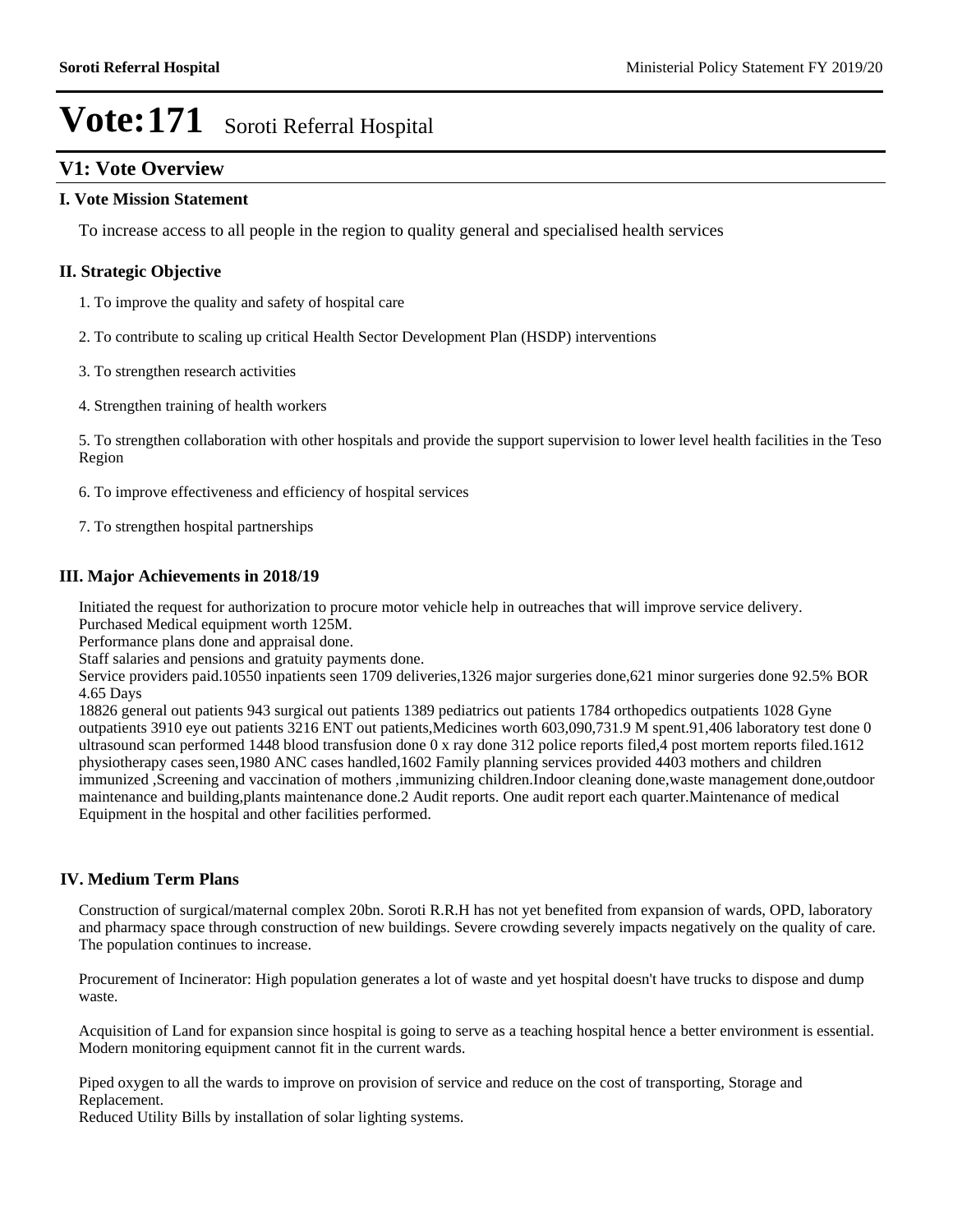# **V. Summary of Past Performance and Medium Term Budget Allocations**

**Table 5.1: Overview of Vote Expenditures (UShs Billion)**

|                  |                                                      |                    |               | 2018/19                                   |         | <b>MTEF Budget Projections</b> |         |         |         |
|------------------|------------------------------------------------------|--------------------|---------------|-------------------------------------------|---------|--------------------------------|---------|---------|---------|
|                  |                                                      | 2017/18<br>Outturn | <b>Budget</b> | <b>Approved Expenditure</b><br>by End Dec | 2019/20 | 2020/21                        | 2021/22 | 2022/23 | 2023/24 |
| <b>Recurrent</b> | Wage                                                 | 2.698              | 4.372         | 2.185                                     | 4.372   | 4.372                          | 4.372   | 4.372   | 4.372   |
|                  | Non Wage                                             | 1.997              | 2.158         | 0.928                                     | 2.719   | 2.719                          | 2.719   | 2.719   | 2.719   |
| Devt.            | GoU                                                  | 0.627              | 1.488         | 0.124                                     | 1.488   | 1.488                          | 1.488   | 1.488   | 1.488   |
|                  | Ext. Fin.                                            | 0.000              | 0.000         | 0.000                                     | 0.000   | 0.000                          | 0.000   | 0.000   | 0.000   |
|                  | <b>GoU</b> Total                                     | 5.322              | 8.018         | 3.237                                     | 8.579   | 8.579                          | 8.579   | 8.579   | 8.579   |
|                  | <b>Total GoU+Ext Fin (MTEF)</b>                      | 5.322              | 8.018         | 3.237                                     | 8.579   | 8.579                          | 8.579   | 8.579   | 8.579   |
|                  | Arrears                                              | 0.117              | 0.080         | 0.000                                     | 0.000   | 0.000                          | 0.000   | 0.000   | 0.000   |
|                  | <b>Total Budget</b>                                  | 5.439              | 8.098         | 3.237                                     | 8.579   | 8.579                          | 8.579   | 8.579   | 8.579   |
|                  | <b>A.I.A Total</b>                                   | 0.000              | 0.060         | 0.019                                     | 0.000   | 0.000                          | 0.000   | 0.000   | 0.000   |
|                  | <b>Grand Total</b>                                   | 5.439              | 8.158         | 3.256                                     | 8.579   | 8.579                          | 8.579   | 8.579   | 8.579   |
|                  | <b>Total Vote Budget</b><br><b>Excluding Arrears</b> | 5.322              | 8.078         | 3.256                                     | 8.579   | 8.579                          | 8.579   | 8.579   | 8.579   |

### **VI. Budget By Economic Clasification**

**Table V6.1 2018/19 and 2019/20 Budget Allocations by Item**

|                                        |       | 2018/19 Approved Budget |       |              |       | 2019/20 Draft Estimates |              |
|----------------------------------------|-------|-------------------------|-------|--------------|-------|-------------------------|--------------|
| Billion Uganda Shillings               | GoU   | Ext. Fin                | AIA   | <b>Total</b> | GoU   | Ext. Fin                | <b>Total</b> |
| <b>Output Class: Outputs Provided</b>  | 6.530 | 0.000                   | 0.060 | 6.590        | 7.091 | 0.000                   | 7.091        |
| 211 Wages and Salaries                 | 4.440 | 0.000                   | 0.020 | 4.460        | 4.464 | 0.000                   | 4.464        |
| 212 Social Contributions               | 0.401 | 0.000                   | 0.000 | 0.401        | 0.549 | 0.000                   | 0.549        |
| 213 Other Employee Costs               | 0.690 | 0.000                   | 0.000 | 0.690        | 0.745 | 0.000                   | 0.745        |
| 221 General Expenses                   | 0.182 | 0.000                   | 0.000 | 0.182        | 0.163 | 0.000                   | 0.163        |
| 222 Communications                     | 0.018 | 0.000                   | 0.000 | 0.018        | 0.011 | 0.000                   | 0.011        |
| 223 Utility and Property Expenses      | 0.277 | 0.000                   | 0.000 | 0.277        | 0.570 | 0.000                   | 0.570        |
| 224 Supplies and Services              | 0.126 | 0.000                   | 0.040 | 0.166        | 0.172 | 0.000                   | 0.172        |
| 227 Travel and Transport               | 0.204 | 0.000                   | 0.000 | 0.204        | 0.224 | 0.000                   | 0.224        |
| 228 Maintenance                        | 0.192 | 0.000                   | 0.000 | 0.192        | 0.191 | 0.000                   | 0.191        |
| 282 Miscellaneous Other Expenses       | 0.000 | 0.000                   | 0.000 | 0.000        | 0.002 | 0.000                   | 0.002        |
| <b>Output Class: Capital Purchases</b> | 1.488 | 0.000                   | 0.000 | 1.488        | 1.488 | 0.000                   | 1.488        |
| <b>312 FIXED ASSETS</b>                | 1.488 | 0.000                   | 0.000 | 1.488        | 1.488 | 0.000                   | 1.488        |
| <b>Output Class: Arrears</b>           | 0.080 | 0.000                   | 0.000 | 0.080        | 0.000 | 0.000                   | 0.000        |
| 321 DOMESTIC                           | 0.080 | 0.000                   | 0.000 | 0.080        | 0.000 | 0.000                   | 0.000        |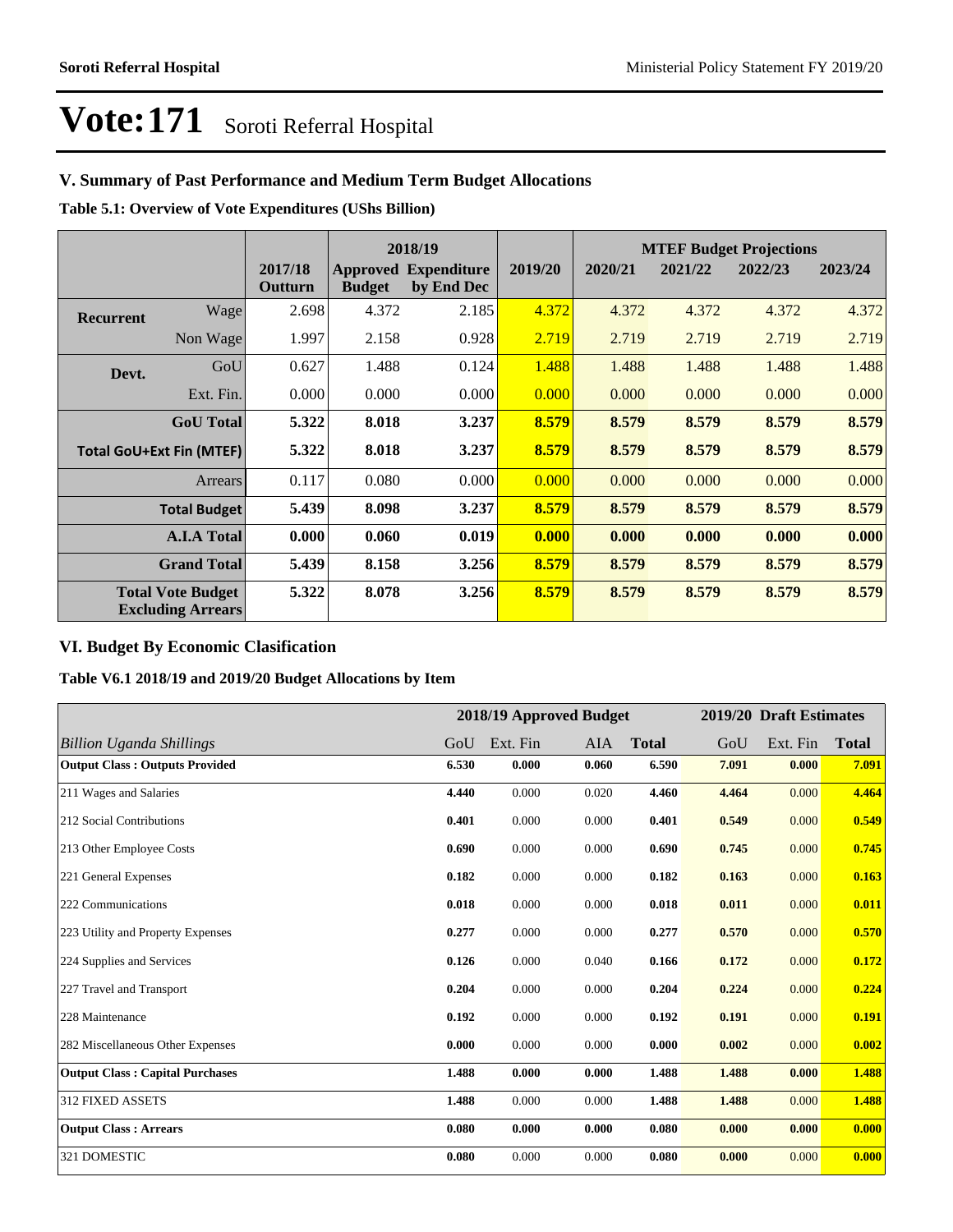| <b>Grand Total:</b>            | 8.098 | 0.000 | 0.060 | 8.158 | 8.579 | 0.000 | 8.579 |
|--------------------------------|-------|-------|-------|-------|-------|-------|-------|
| <b>Total excluding Arrears</b> | 8.018 | 0.000 | 0.060 | 8.078 | 8.579 | 0.000 | 8.579 |

### **VII. Budget By Programme And Subprogramme**

#### **Table V7.1: Past Expenditure Outturns and Medium Term Projections by Programme and SubProgramme**

| <b>Billion Uganda shillings</b>                                    |                                     | FY 2018/19                |                                   |                                             |         | <b>Medium Term Projections</b> |         |         |
|--------------------------------------------------------------------|-------------------------------------|---------------------------|-----------------------------------|---------------------------------------------|---------|--------------------------------|---------|---------|
|                                                                    | <b>FY 2017/18</b><br><b>Outturn</b> | Approved<br><b>Budget</b> | <b>Spent By</b><br><b>End Dec</b> | 2019-20<br><b>Proposed</b><br><b>Budget</b> | 2020-21 | 2021-22                        | 2022-23 | 2023-24 |
| 56 Regional Referral Hospital Services                             | 5.439                               | 8.158                     | 3.256                             | 8.579                                       | 8.579   | 8.579                          | 8.579   | 8.579   |
| 01 Soroti Referral Hospital Services                               | 4.670                               | 6.524                     | 3.074                             | 6.945                                       | 6.945   | 6.945                          | 6.945   | 6.945   |
| 02 Soroti Referral Hospital Internal Audit                         | 0.005                               | 0.005                     | 0.003                             | 0.005                                       | 0.005   | 0.005                          | 0.005   | 0.005   |
| 03 Soroti Regional Maintenance                                     | 0.137                               | 0.141                     | 0.056                             | 0.141                                       | 0.141   | 0.141                          | 0.141   | 0.141   |
| 1004 Soroti Rehabilitation Referral Hospital                       | 0.627                               | 0.738                     | 0.000                             | 0.708                                       | 0.708   | 0.708                          | 0.708   | 0.708   |
| 1471 Institutional Support to Soroti Regional<br>Referral Hospital | 0.000                               | 0.750                     | 0.124                             | 0.780                                       | 0.780   | 0.780                          | 0.780   | 0.780   |
| Total for the Vote                                                 | 5.439                               | 8.158                     | 3.256                             | 8.579                                       | 8.579   | 8.579                          | 8.579   | 8.579   |
| <b>Total Excluding Arrears</b>                                     | 5.322                               | 8.078                     | 3.256                             | 8.579                                       | 8.579   | 8.579                          | 8.579   | 8.579   |

#### **VIII. Programme Performance and Medium Term Plans**

#### **Table V8.1: Programme Outcome and Outcome Indicators ( Only applicable for FY 2019/20)**

| <b>Programme:</b>                                          | 56 Regional Referral Hospital Services                                                                                                                                                                                                      |                 |                  |               |            |            |  |  |  |
|------------------------------------------------------------|---------------------------------------------------------------------------------------------------------------------------------------------------------------------------------------------------------------------------------------------|-----------------|------------------|---------------|------------|------------|--|--|--|
| <b>Programme Objective</b>                                 | To provide specialized and general health care to all people in the Teso sub region, conduct training,<br>research and support supervision to districts and lower level health facilities in the region. To improve<br>quality of services. |                 |                  |               |            |            |  |  |  |
| <b>Responsible Officer:</b>                                | Dr. Mwanga Michael                                                                                                                                                                                                                          |                 |                  |               |            |            |  |  |  |
|                                                            | <b>Programme Outcome:</b> quality and accessible regional health services                                                                                                                                                                   |                 |                  |               |            |            |  |  |  |
|                                                            | <b>Sector Outcomes contributed to by the Programme Outcome</b>                                                                                                                                                                              |                 |                  |               |            |            |  |  |  |
| 1. Improved quality of life at all levels                  |                                                                                                                                                                                                                                             |                 |                  |               |            |            |  |  |  |
|                                                            | <b>Performance Targets</b>                                                                                                                                                                                                                  |                 |                  |               |            |            |  |  |  |
|                                                            | <b>Outcome Indicators</b>                                                                                                                                                                                                                   |                 |                  | 2019/20       | 2020/21    | 2021/22    |  |  |  |
|                                                            |                                                                                                                                                                                                                                             | <b>Baseline</b> | <b>Base year</b> | <b>Target</b> | Projection | Projection |  |  |  |
| • % increase of specialised clinic outpatients attendances |                                                                                                                                                                                                                                             |                 |                  | 8%            | 3.2%       | 3%         |  |  |  |
| • % increase of diagnostic investigations carried          |                                                                                                                                                                                                                                             |                 |                  | 8%            | 10%        | 12%        |  |  |  |
| • Bed occupancy rate                                       |                                                                                                                                                                                                                                             | 93%             | 91%              | 88%           |            |            |  |  |  |
| <b>SubProgramme: 01 Soroti Referral Hospital Services</b>  |                                                                                                                                                                                                                                             |                 |                  |               |            |            |  |  |  |
| <b>Output: 01 Inpatient services</b>                       |                                                                                                                                                                                                                                             |                 |                  |               |            |            |  |  |  |
| No. of in-patients (Admissions)                            | 26,000                                                                                                                                                                                                                                      | 28,000          | 30,000           |               |            |            |  |  |  |
| Average Length of Stay (ALOS) - days                       | 5                                                                                                                                                                                                                                           |                 |                  |               |            |            |  |  |  |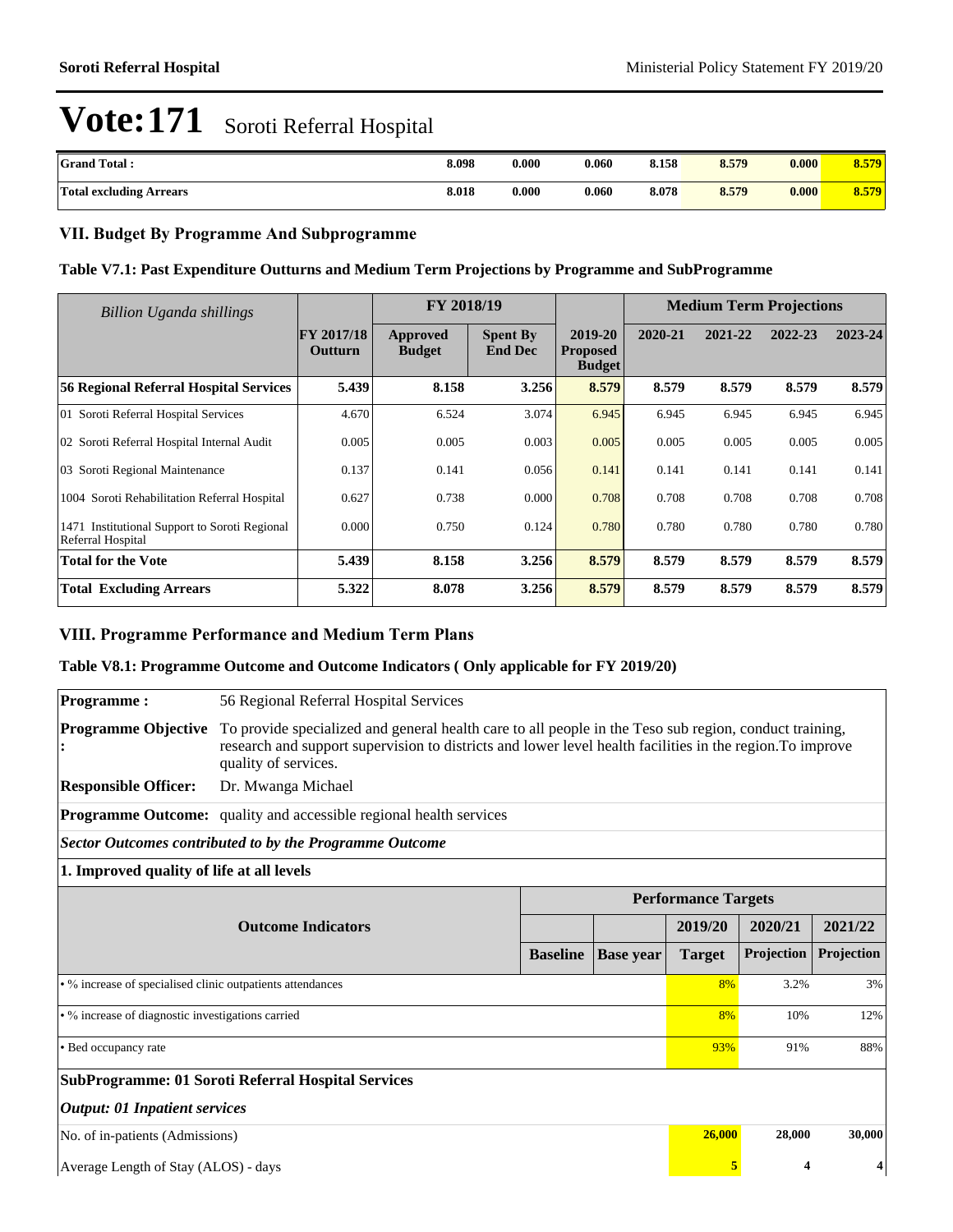| Bed Occupancy Rate (BOR)                                                 | 90%                      | 94%                       | 96%     |  |  |  |  |  |  |
|--------------------------------------------------------------------------|--------------------------|---------------------------|---------|--|--|--|--|--|--|
| Number of Major Operations (including Ceasarian section)                 | 6,000                    | 7,000                     | 8,000   |  |  |  |  |  |  |
| <b>Output: 02 Outpatient services</b>                                    |                          |                           |         |  |  |  |  |  |  |
| Total general outpatients attendance                                     | 90,000                   | 95,000                    | 100,000 |  |  |  |  |  |  |
| No. of specialised clinics attendances                                   | 20,000                   | 25,000                    | 30,000  |  |  |  |  |  |  |
| Referral cases in                                                        | 5,500                    | 7,000                     | 8,000   |  |  |  |  |  |  |
| Output: 03 Medicines and health supplies procured and dispensed          |                          |                           |         |  |  |  |  |  |  |
| Value of medicines received/dispensed (Ush bn)                           | 1,200,000,0<br>$\bf{00}$ | 1,200,000,00 1,400,000,00 |         |  |  |  |  |  |  |
| <b>Output: 04 Diagnostic services</b>                                    |                          |                           |         |  |  |  |  |  |  |
| No. of laboratory tests carried out                                      | 190,000                  | 200,000                   | 210,000 |  |  |  |  |  |  |
| No. of patient xrays (imaging) taken                                     | 6,000                    | 7,000                     | 8,000   |  |  |  |  |  |  |
| No. of Ultra Sound Scans                                                 | 3,000                    | 6,000                     | 9,000   |  |  |  |  |  |  |
| <b>Output: 05 Hospital Management and support services</b>               |                          |                           |         |  |  |  |  |  |  |
| Quarterly financial reports submitted timely                             | <b>Yes</b>               | yes                       | yes     |  |  |  |  |  |  |
| <b>Output: 06 Prevention and rehabilitation services</b>                 |                          |                           |         |  |  |  |  |  |  |
| Percentage of HIV positive pregnant women not on HAART initiated on ARVs | 0%                       | 0%                        | $0\%$   |  |  |  |  |  |  |
| <b>Output: 07 Immunisation Services</b>                                  |                          |                           |         |  |  |  |  |  |  |
| No. of Childhood immunized (All immunizations)                           | <b>10,000</b>            | 12,000                    | 15,000  |  |  |  |  |  |  |
| SubProgramme: 02 Soroti Referral Hospital Internal Audit                 |                          |                           |         |  |  |  |  |  |  |
| <b>Output: 05 Hospital Management and support services</b>               |                          |                           |         |  |  |  |  |  |  |
| Quarterly financial reports submitted timely                             | Yes                      | Yes                       | Yes     |  |  |  |  |  |  |
| <b>SubProgramme: 03 Soroti Regional Maintenance</b>                      |                          |                           |         |  |  |  |  |  |  |
| <b>Output: 05 Hospital Management and support services</b>               |                          |                           |         |  |  |  |  |  |  |
| Quarterly financial reports submitted timely                             | yes                      | yes                       | yes     |  |  |  |  |  |  |
| SubProgramme: 1004 Soroti Rehabilitation Referral Hospital               |                          |                           |         |  |  |  |  |  |  |
| Output: 81 Staff houses construction and rehabilitation                  |                          |                           |         |  |  |  |  |  |  |
| No. of staff houses constructed/rehabilitated                            | $\mathbf{1}$             | $\mathbf{1}$              | 1       |  |  |  |  |  |  |
| Output: 83 OPD and other ward construction and rehabilitation            |                          |                           |         |  |  |  |  |  |  |
| No. of OPD wards constructed                                             |                          | $\mathbf{1}$              | 1       |  |  |  |  |  |  |
| No. of OPD wards rehabilitated                                           |                          |                           |         |  |  |  |  |  |  |
| No. of other wards constructed                                           |                          | 1                         | 1       |  |  |  |  |  |  |
| No. of other wards rehabilitated                                         |                          |                           |         |  |  |  |  |  |  |
| Cerificates of progress/ Completion                                      |                          | $\mathbf{1}$              | 1       |  |  |  |  |  |  |
|                                                                          |                          |                           |         |  |  |  |  |  |  |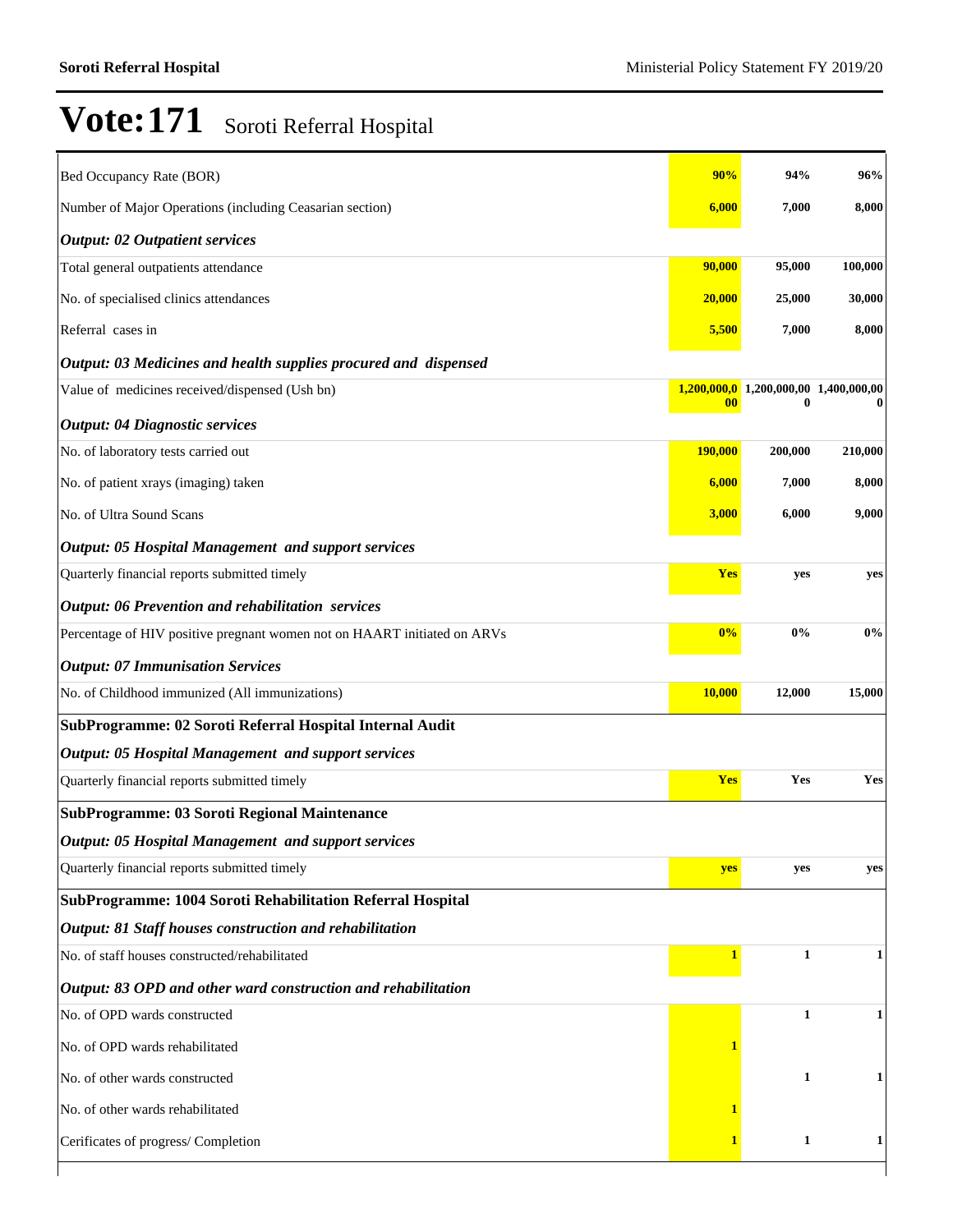| SubProgramme: 1471 Institutional Support to Soroti Regional Referral Hospital |  |  |  |  |  |
|-------------------------------------------------------------------------------|--|--|--|--|--|
| $\vert$ Output: 85 Purchase of Medical Equipment                              |  |  |  |  |  |
| Value of medical equipment procured (Ush Bn)                                  |  |  |  |  |  |

### **IX. Major Capital Investments And Changes In Resource Allocation**

#### **Table 9.1: Major Capital Investment (Capital Purchases outputs over 0.5Billion)**

| <b>FY 2018/19</b>                                                                                                                                                                                                                  | <b>FY 2019/20</b> |                                                                                                                                                                                                                                                                                                                                                                                   |                                                                                                                                                                                                                                                                                     |
|------------------------------------------------------------------------------------------------------------------------------------------------------------------------------------------------------------------------------------|-------------------|-----------------------------------------------------------------------------------------------------------------------------------------------------------------------------------------------------------------------------------------------------------------------------------------------------------------------------------------------------------------------------------|-------------------------------------------------------------------------------------------------------------------------------------------------------------------------------------------------------------------------------------------------------------------------------------|
| <b>Appr. Budget and Planned Outputs</b>                                                                                                                                                                                            |                   | <b>Expenditures and Achievements by</b><br>end Dec                                                                                                                                                                                                                                                                                                                                | <b>Proposed Budget and Planned</b><br><b>Outputs</b>                                                                                                                                                                                                                                |
| Vote 171 Soroti Referral Hospital                                                                                                                                                                                                  |                   |                                                                                                                                                                                                                                                                                                                                                                                   |                                                                                                                                                                                                                                                                                     |
| <b>Program: 08 56 Regional Referral Hospital Services</b>                                                                                                                                                                          |                   |                                                                                                                                                                                                                                                                                                                                                                                   |                                                                                                                                                                                                                                                                                     |
| Development Project : 1471 Institutional Support to Soroti Regional Referral Hospital                                                                                                                                              |                   |                                                                                                                                                                                                                                                                                                                                                                                   |                                                                                                                                                                                                                                                                                     |
| Output: 08 56 85 Purchase of Medical Equipment                                                                                                                                                                                     |                   |                                                                                                                                                                                                                                                                                                                                                                                   |                                                                                                                                                                                                                                                                                     |
| Purchase of medical equipment, motor vehicle, digital<br>thermometers, BP machines, bed trolleys, autoclaves,<br>sterilisers, orthopaedic appliances and assorted medical<br>equipment and parts<br>Purchase of medical equipments |                   | Letters of authority to Public service seeking<br>clearance submitted. procurement process<br>initiated.<br>permission granted from public service to<br>proceed with procurement process of obtaining<br>the motor vehicle<br>Procurement process in progress, contracts<br>committee approved.<br>assorted medical equipment worth 125 M<br>procured from joint medical stores. | <b>Assorted Medical Equipment Procured namely</b><br>Refrigerators, Autoclave, Patient Monitor, skeletal<br>traction kits, Electric plastic shear and Assorted<br><b>Diagnostic Equipment (BP</b><br>machines, thermometers etc), patients Beds.<br>administrative vehicle procured |
| <b>Total Output Cost(Ushs Thousand)</b>                                                                                                                                                                                            | 750,000           | 123,584                                                                                                                                                                                                                                                                                                                                                                           | 620,000                                                                                                                                                                                                                                                                             |
| Gou Dev't:                                                                                                                                                                                                                         | 750,000           | 123,584                                                                                                                                                                                                                                                                                                                                                                           | 620,000                                                                                                                                                                                                                                                                             |
| Ext Fin:                                                                                                                                                                                                                           | $\mathbf{0}$      | $\theta$                                                                                                                                                                                                                                                                                                                                                                          |                                                                                                                                                                                                                                                                                     |
| A.I.A:                                                                                                                                                                                                                             | $\Omega$          | $\Omega$                                                                                                                                                                                                                                                                                                                                                                          | $\vert 0 \vert$                                                                                                                                                                                                                                                                     |

#### **X. Vote Challenges and Plans To Improve Performance**

#### **Vote Challenges**

Lack of Work space.

Limited number of specialized medical workforce.

Limited funding for capital development in priority area such waste management, better well equipped wards.

medical waste management High cost of utilities eg power ,water

#### **Plans to improve Vote Performance**

Re-metering of staff quarters to reduce on utility budget. Construction of surgical /maternal complex provision of incentives to attract and retain staff Lobbying for funds to improve on waste management through purchase of incinerator. Use of power saving gadgets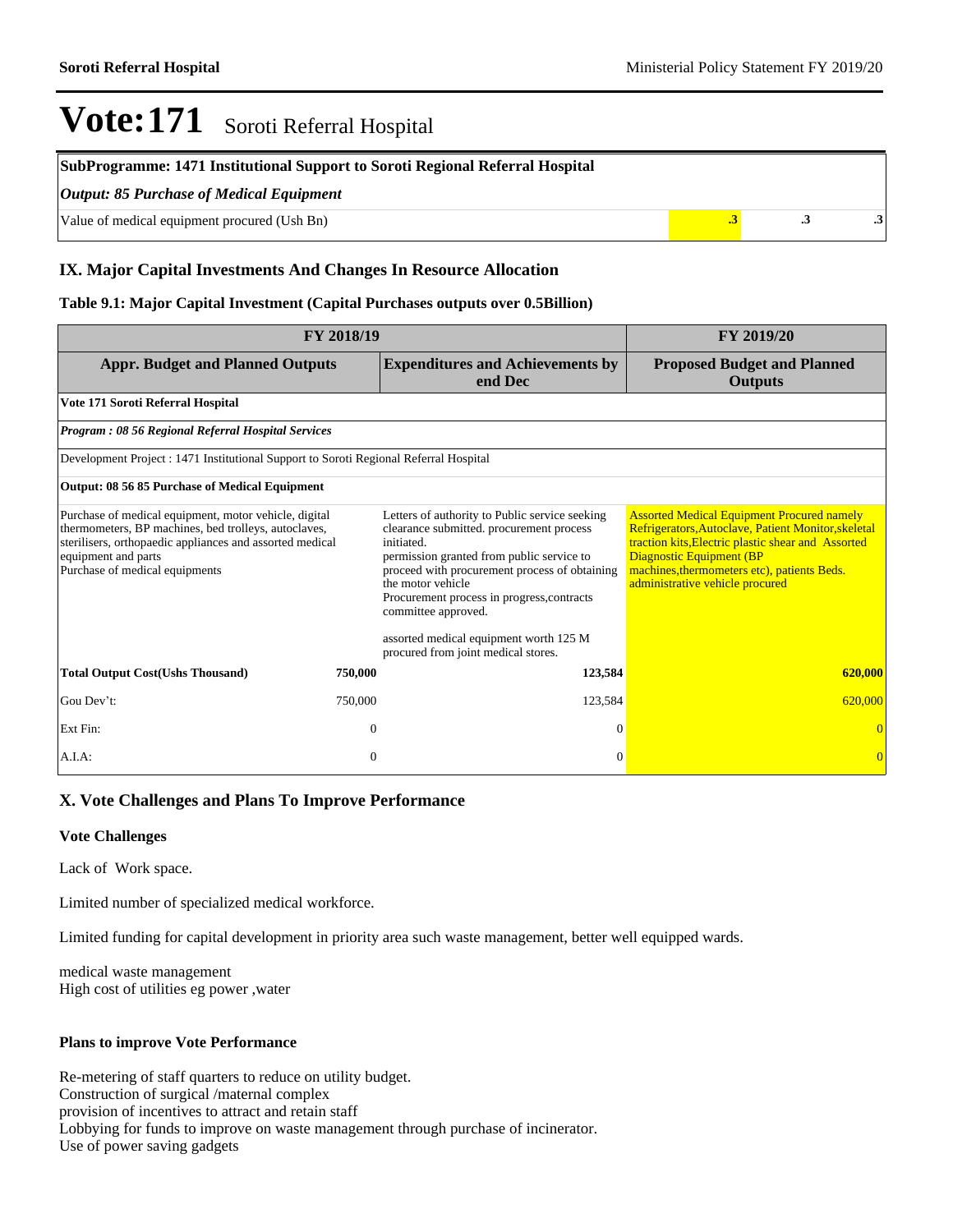# **XI Off Budget Support**

## **Table 11.1 Off-Budget Support by Sub-Programme**

| <b>Billion Uganda Shillings</b>                           | 2018/19 Approved<br><b>Budget</b> | 2019/20 Draft<br><b>Estimates</b> |
|-----------------------------------------------------------|-----------------------------------|-----------------------------------|
| <b>Programme 0856 Regional Referral Hospital Services</b> | 0.00                              | 0.23                              |
| <b>Recurrent Budget Estimates</b>                         |                                   |                                   |
| 01 Soroti Referral Hospital Services                      | 0.00                              | 0.23                              |
| 404-Commonwealth Development Corporation (CDC)            | 0.00                              | 0.03                              |
| $426$ -UNICEF                                             | 0.00                              | 0.11                              |
| $ 445$ -World Health Organisation (WHO)                   | 0.00                              | 0.10                              |
| <b>Total for Vote</b>                                     | 0.00                              | 0.23                              |

# **XII. Vote Cross Cutting Policy And Other Budgetary Issues**

#### **Table 12.1: Cross- Cutting Policy Issues**

| <b>Issue Type:</b>                  | <b>HIV/AIDS</b>                                                                                                                                                                                                                                                                                                                                                                                                                                                                                                                            |
|-------------------------------------|--------------------------------------------------------------------------------------------------------------------------------------------------------------------------------------------------------------------------------------------------------------------------------------------------------------------------------------------------------------------------------------------------------------------------------------------------------------------------------------------------------------------------------------------|
| Objective:                          | scaling up HIV treatment and access<br>and reducing new HIV infection to 0%                                                                                                                                                                                                                                                                                                                                                                                                                                                                |
| <b>Issue of Concern:</b>            | <b>HIV</b>                                                                                                                                                                                                                                                                                                                                                                                                                                                                                                                                 |
| <b>Planned Interventions:</b>       | Radio talk shows.<br>Health Education , counselling, treatment.                                                                                                                                                                                                                                                                                                                                                                                                                                                                            |
| <b>Budget Allocation (Billion):</b> | 0.006                                                                                                                                                                                                                                                                                                                                                                                                                                                                                                                                      |
| <b>Performance Indicators:</b>      | Number of patients enrolled<br>Number of radio talk shows held.                                                                                                                                                                                                                                                                                                                                                                                                                                                                            |
| <b>Issue Type:</b>                  | Gender                                                                                                                                                                                                                                                                                                                                                                                                                                                                                                                                     |
| Objective:                          | Improving the social status of people in society such as males and females, persons with<br>disability, the Elderly, Adolescent and infants among others through aligning plans and budgets to<br>meet the needs of the various categories.<br>Fair and just allocation of resources to meet the needs of females and males, persons with<br>disabilities, the Elderly, adolescent and infants through providing services that address martenal<br>services, adolescent friendly clinics, access to access ways for disabilities and drugs |
| <b>Issue of Concern:</b>            | Gender                                                                                                                                                                                                                                                                                                                                                                                                                                                                                                                                     |
| <b>Planned Interventions:</b>       | providing access ways for persons with disabilities.<br>Immunization action for infants.<br>health education and treatments.<br>provision of medicines to elderly.<br>antenatal clinics for pregnant mothers.                                                                                                                                                                                                                                                                                                                              |
| <b>Budget Allocation (Billion):</b> | 0.100                                                                                                                                                                                                                                                                                                                                                                                                                                                                                                                                      |
| <b>Performance Indicators:</b>      | Number of infants immunized.<br>Access facilities like ramps.<br>Record Health education sessions conducted.<br>Medicines available.                                                                                                                                                                                                                                                                                                                                                                                                       |